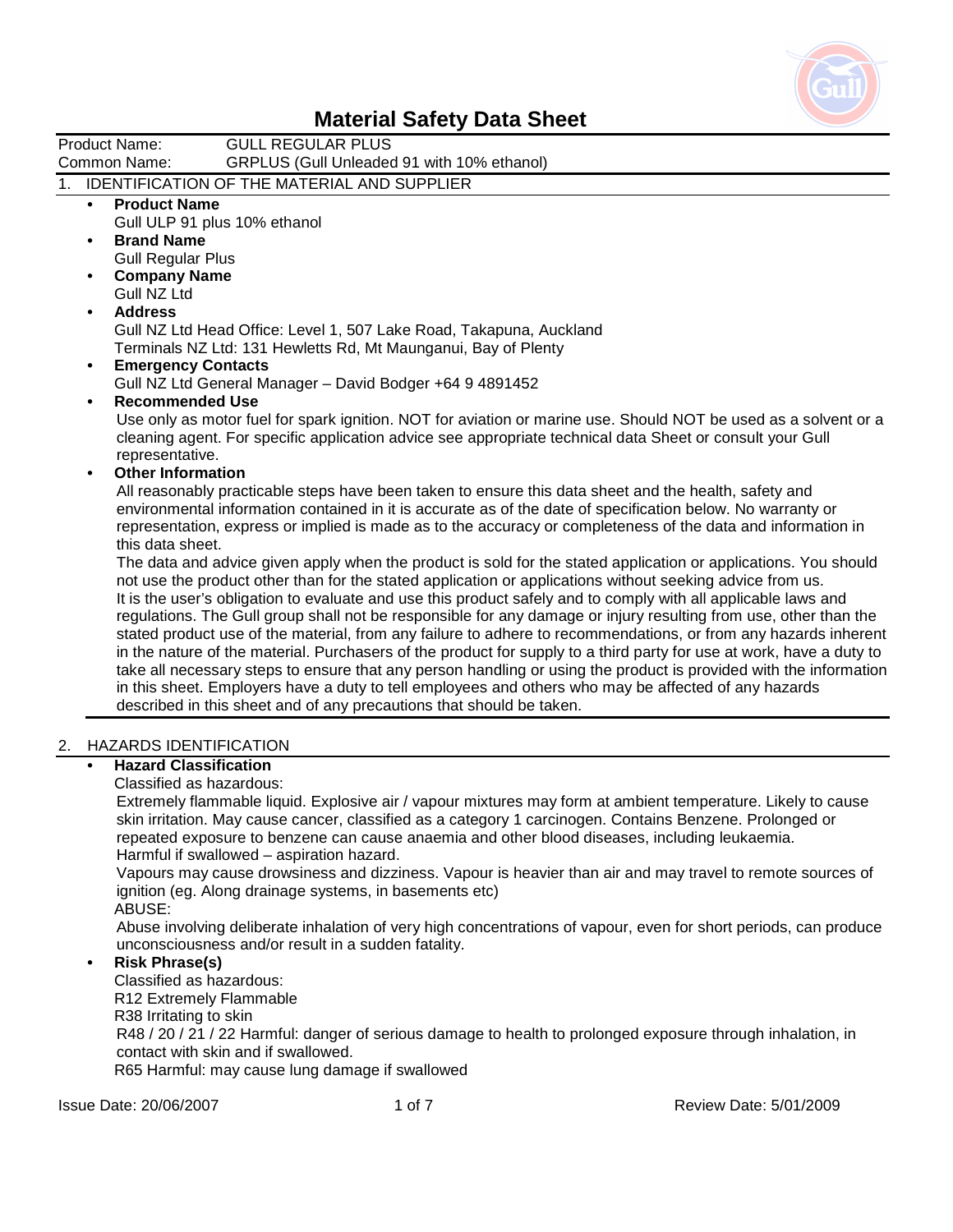

| Product Name:                                                             | <b>GULL REGULAR PLUS</b>                                                                                                                                                                                                                                                                                                                                                                                                                                                                                                                                                                                                                                                                                                                                                                      |
|---------------------------------------------------------------------------|-----------------------------------------------------------------------------------------------------------------------------------------------------------------------------------------------------------------------------------------------------------------------------------------------------------------------------------------------------------------------------------------------------------------------------------------------------------------------------------------------------------------------------------------------------------------------------------------------------------------------------------------------------------------------------------------------------------------------------------------------------------------------------------------------|
| Common Name:                                                              | GRPLUS (Gull Unleaded 91 with 10% ethanol)                                                                                                                                                                                                                                                                                                                                                                                                                                                                                                                                                                                                                                                                                                                                                    |
| <b>Safety Phrase(s)</b><br>$\bullet$                                      | S16 Keep away from sources of ignition - No smoking<br>S2 Keep out of reach from children<br>S23 Do not breathe gas / fumes / spray<br>S23 Do not breathe vapour<br>S24 Avoid contact with skin<br>S29 Do not empty into drains<br>S33 Take precautionary measures against static discharges<br>S43 (1) In case of fire use alcohol resistant foam / dry powder / CO2. Never use water<br>S45 In case of accident or if you feel unwell seek medical advice immediately (show label where possible)<br>S51 Use only in well ventilated areas<br>S53 Avoid exposure - obtain special instructions before use<br>S62 If swallowed, do not induce vomiting; seek medical advice immediately and show this container or label                                                                     |
| 2.                                                                        | <b>COMPOSITION / INFORMATION ON INGREDIENTS</b>                                                                                                                                                                                                                                                                                                                                                                                                                                                                                                                                                                                                                                                                                                                                               |
| $\bullet$<br>Hazardous Components.<br>swallowed<br>R38 Irritating to skin | Information on Composition<br>A complex mixture of volatile hydrocarbons, containing paraffins, naphthens, olefins and aromatics, with carbon<br>numbers predominately between C4 and C12. May contain oxygenates. May also contain small quantities of<br>proprietary performance additives<br>Benzene, 71-43-2, R11 Highly flammable, R45 may cause cancer, R48 / 23 / 24 / 25<br>Toxic: Danger of serious damage to health by prolonged exposure through inhalation, in contact with skin and if<br><4% Toluene, CAS No. 108-88-3, R11 Highly Flammable, R20 Harmful by inhalation<br><10% Xylene, CAS No. 1330-20-7, R10 Flammable, R20 / 21 Harmful by inhalation and in contact with skin,<br><10% Ethanol, CAS No. 64-17-5                                                             |
| 3.<br><b>FIRST AID MEASURES</b>                                           |                                                                                                                                                                                                                                                                                                                                                                                                                                                                                                                                                                                                                                                                                                                                                                                               |
| <b>Inhalation</b><br>$\bullet$<br>medical advice.<br>Ingestion            | If exposure to vapour, mists or fumes causes drowsiness, headache, blurred vision or irritation to the eyes, nose<br>or throat, remove immediately to fresh air. Keep patient warm and at rest. If any symptoms persist obtain<br>Unconscious casualties must be placed in the recovery position. Monitor breathing and pulse rate and if<br>breathing has failed, or is deemed inadequate, respiration must be assisted, preferably by the mouth to mouth<br>method. Administer external cardiac massage if necessary. Seek medical attention immediately.<br>If contamination of the mouth occurs, wash out thoroughly with water. Except as a deliberate act, the ingestion<br>of large amounts of product is unlikely. If it should occur, do NOT induce vomiting: obtain medical advice. |

• **Skin** 

 Wash skin thoroughly with soap and water as soon as reasonably practicable. Remove heavily contaminated clothing and wash underlying skin.

 In extreme situations of saturation with this product, drench with water, remove clothing as soon as possible and wash skin with soap and water. Seek medical advice if skin becomes red, swollen or painful.

• **Eyes** 

 Wash eyes thoroughly with copious quantities of water, ensuring eyelids are held open. Obtain medical advice if any pain or redness develops or persists.

#### • **Advice to Doctor**

Treatment should in general be symptomatic and directed to relieving any effects.

 Product can be aspirated on swallowing or following regurgitation of stomach contents, and can cause severe and potentially fatal chemical pneumonitis, which will require urgent treatment. Because of the risk of aspiration, induction of vomiting and gastric lavage should be avoided.

Gastric lavage should be undertaken only after endotracheal intubation. Monitor for cardiac dysrhythmias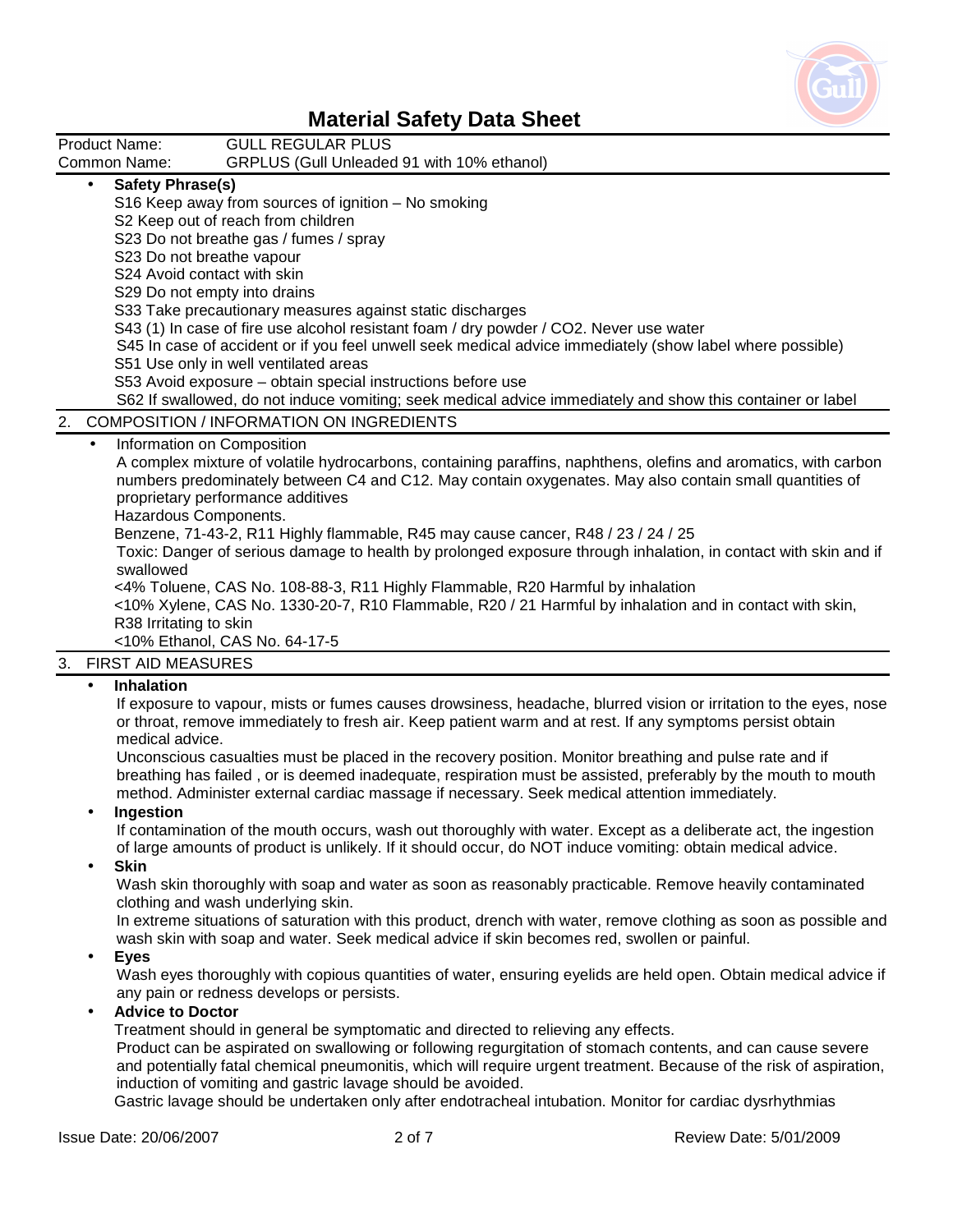

| Malerial Jarely Dala Jileel                                                                                                                    |  |  |  |
|------------------------------------------------------------------------------------------------------------------------------------------------|--|--|--|
| Product Name:<br><b>GULL REGULAR PLUS</b>                                                                                                      |  |  |  |
| Common Name:<br>GRPLUS (Gull Unleaded 91 with 10% ethanol)                                                                                     |  |  |  |
| 4. FIRE FIGHTING MEASURES                                                                                                                      |  |  |  |
| <b>Fire Fighting Measures</b><br>$\bullet$                                                                                                     |  |  |  |
| For major fires call the Fire Service. Ensure an escape path is always available from any fire.                                                |  |  |  |
| There is a danger of a flashback if sparks or hot surface ignites vapour.                                                                      |  |  |  |
| Use foam, dry powder or water fog. DO NOT use water jets.                                                                                      |  |  |  |
| NB: Foam must be alcohol resistant                                                                                                             |  |  |  |
| Fires in confined spaces should be dealt with by trained personnel wearing approved breathing apparatus.                                       |  |  |  |
| Any spillage should be regarded as a potential fire risk.                                                                                      |  |  |  |
| <b>Hazards from Combustion Products</b><br>$\bullet$                                                                                           |  |  |  |
| Toxic fumes may be evolved on burning or exposure to heat. See Stability and Reactivity, Section 10 of this                                    |  |  |  |
| Safety Data Sheet.                                                                                                                             |  |  |  |
| <b>Hazchem Code</b>                                                                                                                            |  |  |  |
| 3 [Y] E                                                                                                                                        |  |  |  |
| 6. ACCIDENTAL RELEASE MEASURES                                                                                                                 |  |  |  |
| <b>Emergency Procedures</b>                                                                                                                    |  |  |  |
| As this product has a very low flash point any spillage or leak is a severe fire and / or explosion hazard.                                    |  |  |  |
| Spilled material may make surfaces slippery. It is advised that suitable absorbent material should be held in                                  |  |  |  |
| quantities sufficient to deal with any spillage which may be reasonably anticipated.                                                           |  |  |  |
| Vapour is heavier than air and may travel to remote sources of ignition (eg.along drainage systems, in                                         |  |  |  |
| basements etc.)                                                                                                                                |  |  |  |
| Isolate spillage from all ignition sources including road traffic.                                                                             |  |  |  |
| Evacuate all non essential personnel from the immediate area.                                                                                  |  |  |  |
| If spillage has occurred in a confined space, ensure adequate ventilation and check that a safe, breathable                                    |  |  |  |
| atmosphere is present before entry. Ensure good ventilation. Wear protective clothing.                                                         |  |  |  |
| See Exposure Controls / Personal Protection, section 8, of this Safety Data Sheet.                                                             |  |  |  |
| Large and uncontained spillages should be smothered with foam to reduce the risk of ignition.                                                  |  |  |  |
| The foam blanket should be maintained until the area is declared safe. Recovery of large spillages should be                                   |  |  |  |
| effected by specialist personnel.<br>Protect drains from potential spills to minimize contamination. Do not wash product into drainage system. |  |  |  |
| In the case of spillage on water, prevent the speed of product by the use of suitable barrier equipment. Recover                               |  |  |  |
| product from the surface. Protect environmentally sensitive areas and water supplies.                                                          |  |  |  |
| Regular surveillance on the location of the spillage should be maintained. In the event of spillages contact the                               |  |  |  |
| appropriate authorities.                                                                                                                       |  |  |  |
| 7. HANDLING AND STORAGE                                                                                                                        |  |  |  |
| <b>Precautions for Safe Handling</b>                                                                                                           |  |  |  |
| Ensure good ventilation and avoid as far as reasonably practicable the inhalation and contact with vapours,                                    |  |  |  |
| mists or fumes, which may be generated during use. If such vapours, mists or fumes are generated, their                                        |  |  |  |
| concentration in the workplace air, should be controlled to the lowest reasonably practicable level.                                           |  |  |  |
| Avoid contact with skin and observe good personal hygiene.                                                                                     |  |  |  |
| Avoid contact with eyes. If splashing is likely to occur wear a full face visor or chemical goggles as appropriate.                            |  |  |  |
| Do not siphon product by mouth.                                                                                                                |  |  |  |
| Whilst using do not eat, drink or smoke.                                                                                                       |  |  |  |
| Take all necessary precautions against accidental spillage into soil or water.                                                                 |  |  |  |
| <b>Conditions for Safe Storage</b>                                                                                                             |  |  |  |
| Store and dispense only in well ventilated areas away from heat and sources of ignition.                                                       |  |  |  |
| Store and use only in equipment / containers for use with this product. Containers must be properly labeled and                                |  |  |  |

kept closed when not in use.

Do not remove warning labels from containers.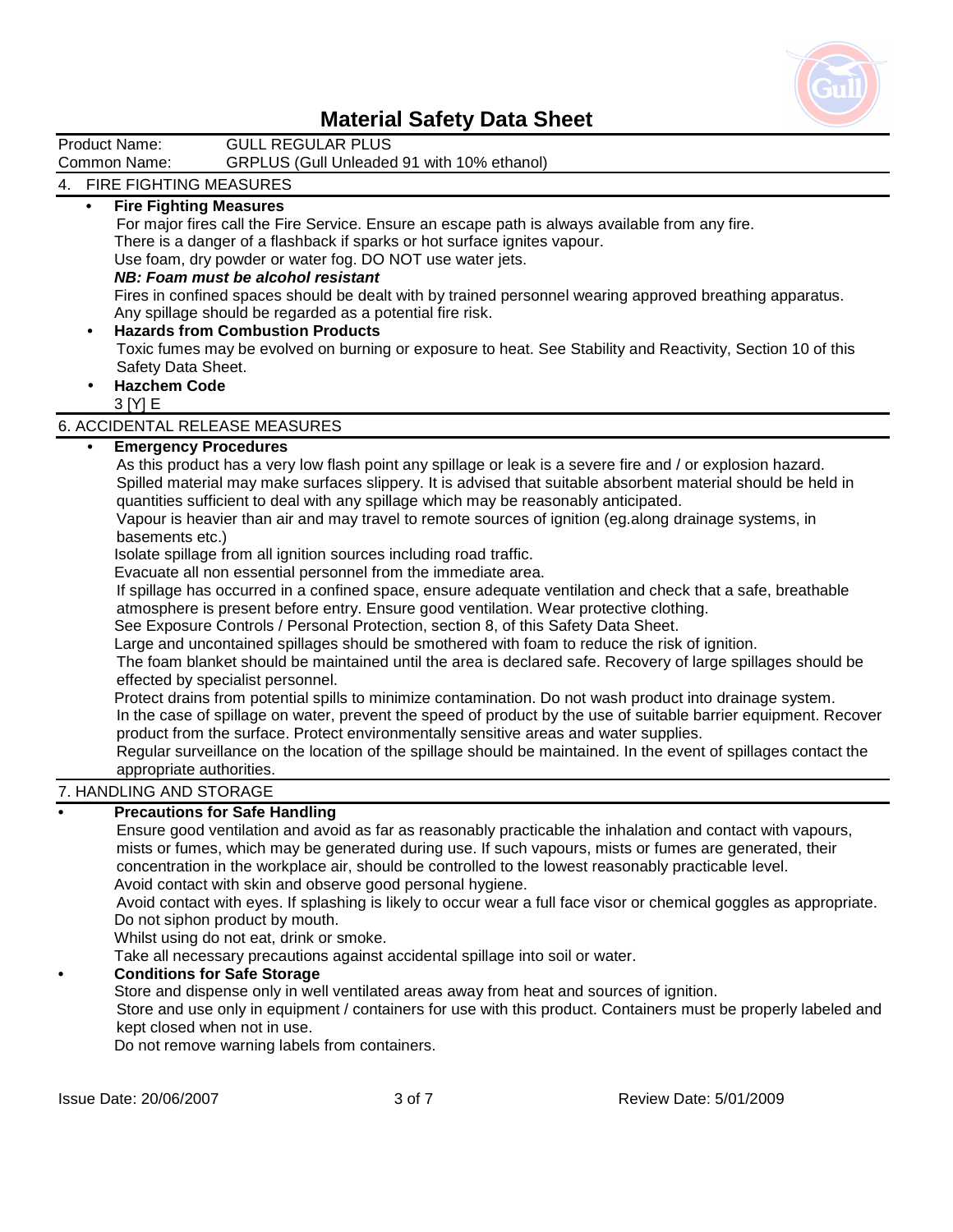

Product Name: GULL REGULAR PLUS<br>Common Name: GRPLUS (Gull Unleaded GRPLUS (Gull Unleaded 91 with 10% ethanol) Empty packages may contain some remaining product. Retain hazard warning labels on empty packages as a guide to the safe handling, storage and disposal of empty packaging. Do not enter storage tanks without breathing apparatus unless the tank has been well ventilated and the tank atmosphere has been shown to contain hydrocarbon vapour concentrations of less than 1% of the lower flammability limit and an oxygen concentration of at least 20% volume. Always have sufficient people standing by outside the tank with appropriate breathing apparatus and equipment to effect a quick rescue. Keep out of reach of children **• Other Information**  Fire Prevention. Light hydrocarbons vapours can build up in the headspace of tanks. Tank headspaces should always be regarded as potentially flammable and care should be taken to avoid static electrical discharge and all ignition sources during filling, ullaging and sampling from storage tanks. When the product is pumped (eg. During filling, discharge or ullaging) and when sampling, there is a risk of static discharge. Ensure equipment used is properly earthed or bonded to the tank structure. Electrical equipment should not be used unless it s intrinsically safe (ie. will not produce sparks) Explosive air / vapour mixtures may form at ambient temperature. If product comes into contact with hot surfaces, or leaks occur from pressured fuel pipes, the vapour or mists generated will create a flammability or explosion hazard. Product contaminated rags, paper or material used to absorb spillages, represent a fire hazard, and should not be allowed to accumulate. Dispose of safely immediately after use. Empty containers represent a fire hazard as they may contain some remaining flammable product and vapour. Never cut, weld, solder or braze empty containers. 8. EXPOSURE CONTROLS / PERSONAL PROTECTION **• National Exposure Standards**  Ensure good ventilation. Avoid, as far as reasonably practicable, inhalation of vapour, mists or fumes generated during use.If vapour, mists or fumes are generated, their concentration in the workplace air should be controlled to the lowest reasonably practicable level. Relevant exposure limits are: O **Petrol (Gasoline)** -NOHSC Exposure Standard: TWA 900mg/m3 O Benzene – NOHSC Exposure Standard: 5ppm (similar or equal to: 16mg/m3) (8hr TWA) Carcinogen category notice: Category 1. Established human carcinogen, known to be carcinogenic to humans. There is sufficient evidence to establish a casual association between human exposure to these substances and the development of cancer. See Chapter 13: Guidance Note on the Interpretation of Exposure Standards for Atmospheric Contaminants in the Occupational Environment, published by National Occupational Health and safety Commission (NOHSC) No standard should be applied without reference to the Guidance Note on the Interpretation of Exposure Standards for Atmospheric Contaminants in the Occupational Environment (NOHSC: 3008 (1995)), and to the related documentation. Documentation notice: National Health and Safety Commission (NOHSC) documentation available for these values.Carcinogen Category 1 (Confirmed Human Carcinogen) Note: Several comprehensive reviews have been made of benzene toxicity over the recent years. It is not, therefore, the intention of this documentation to exhaustively review all related scientific literature, but to summarise the available quantitative dose-response information, with regard to exposure to low concentrations of benzene. This information was used to provide guidelines for the Exposure Standards Working Group to set an exposure standard for benzene.

- O Toluene NOHSC Exposure Standard : TWA: 100ppm (377 mg/m3). STEL 150ppm (565mg/m3)
- O Xylene (0-, m-, p-isomers) NOHSC Exposure Standards: TWA: 80ppm (350mg/m3), STEL 150ppm (655mg/m3)
- O Ethyl Alcohol (Ethanol) NOHSC Exposure Standard: TWA: 1000ppm, (1880mg/m3)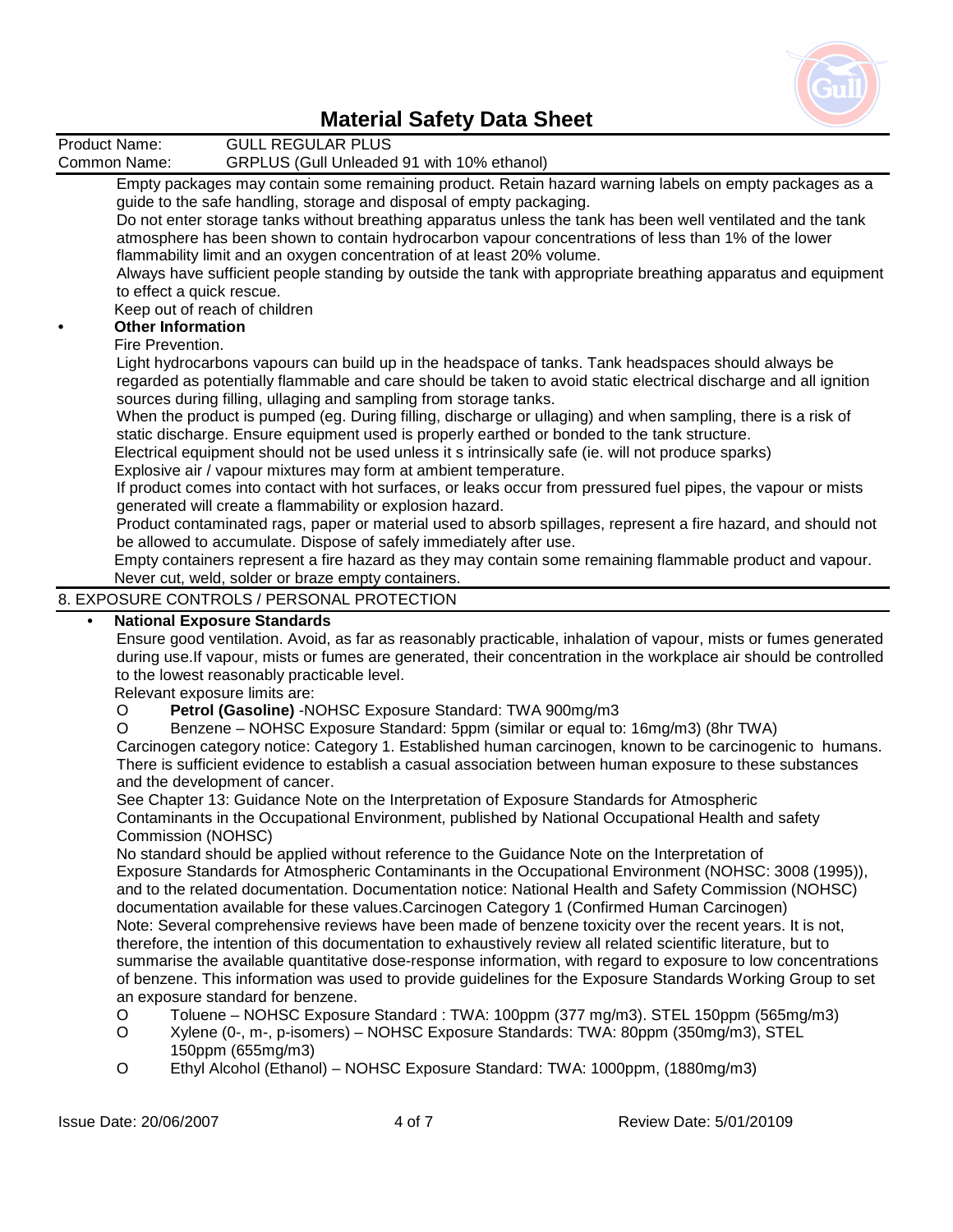

|           | <b>GULL REGULAR PLUS</b><br>Product Name:                                                                      |
|-----------|----------------------------------------------------------------------------------------------------------------|
|           | Common Name:<br>GRPLUS (Gull Unleaded 91 with 10% ethanol)                                                     |
| $\bullet$ | <b>Respiratory Protection</b>                                                                                  |
|           | If operations are such that exposure to vapour, mist or fume may be anticipated then suitable approved         |
|           | respiratory equipment should be worn. The use of respiratory equipment must be strictly in accordance with the |
|           | manufacturers' instructions and any statutory requirements governing its selection and use.                    |
|           | <b>Body Protection</b>                                                                                         |
|           | Wear face visor or goggles in circumstances where eye contact can accidentally occur.                          |
|           | If skin contact is likely, wear impervious protective clothing and / or gloves. Protective clothing should be  |
|           | regularly inspected and maintained: overalls should be dry-cleaned and laundered after use.                    |
|           | 9. PHYSICAL AND CHEMICAL PROPERTIES                                                                            |
| $\bullet$ | Odour                                                                                                          |
|           | Gasoline like                                                                                                  |
|           | <b>Boiling Point</b>                                                                                           |
|           | 30 -230°C Test Method: ASTM D 86                                                                               |
|           | <b>Vapour Pressure</b>                                                                                         |
|           | 30 -100 kPa @ 20°C Test Method: ASTM D 323                                                                     |
|           | <b>Physical State</b>                                                                                          |
|           | Liquid                                                                                                         |
|           | <b>Colour</b>                                                                                                  |
|           |                                                                                                                |
|           | Yellow (E10 PULP)                                                                                              |
|           | <b>Density</b>                                                                                                 |
|           | 735 kg/m <sup>3</sup> @ 15°C Test Method: ASTM D 1298                                                          |
|           | <b>Flash Point</b>                                                                                             |
|           | -40°C (PMC) Test Method: ASTM D 93                                                                             |
|           | <b>Flammable Limits - Lower</b>                                                                                |
|           | 1.4%                                                                                                           |
|           | <b>Flammable Limits - Upper</b>                                                                                |
|           | 7.6%                                                                                                           |
|           | <b>Other Information Grades:</b>                                                                               |
|           | Purple (E10 ULP)                                                                                               |
|           | Gull Regular / Premium Unleaded with 10% ethanol                                                               |
|           | 10. STABILITY AND REACTIVITY                                                                                   |
| $\bullet$ | <b>Chemical Stability</b>                                                                                      |
|           | Stable at ambient temperatures.                                                                                |
|           | <b>Conditions to Avoid</b>                                                                                     |
|           | Sources of ignition                                                                                            |
|           | Avoid excessive heat.                                                                                          |
|           | <b>Incompatible Materials</b>                                                                                  |
|           | Avoid contact with strong oxidizing agents.                                                                    |
|           | <b>Hazardous Decomposition Products</b>                                                                        |
|           | Thermal decomposition products will vary with conditions.                                                      |
|           | Incomplete combustion will generate smoke, carbon dioxide and hazardous gases, including carbon monoxide.      |
|           | <b>Hazardous Polymerization</b>                                                                                |
|           | Hazardous polymerisation reactions will not occur.                                                             |
|           | 11. TOXICOLOGICAL INFORMATION                                                                                  |
| $\bullet$ | Inhalation                                                                                                     |
|           | Likely to be irritating to the respiratory tract if high concentrations of mists or vapour are inhaled.        |
|           | May cause nausea, dizziness, headaches and drowsiness if high concentrations of vapour are inhaled.            |
|           |                                                                                                                |

ABUSE:

 Abuse involving deliberate inhalation of very high concentrations of vapour, even for short periods, can produce unconsciousness and/or result in a sudden fatality.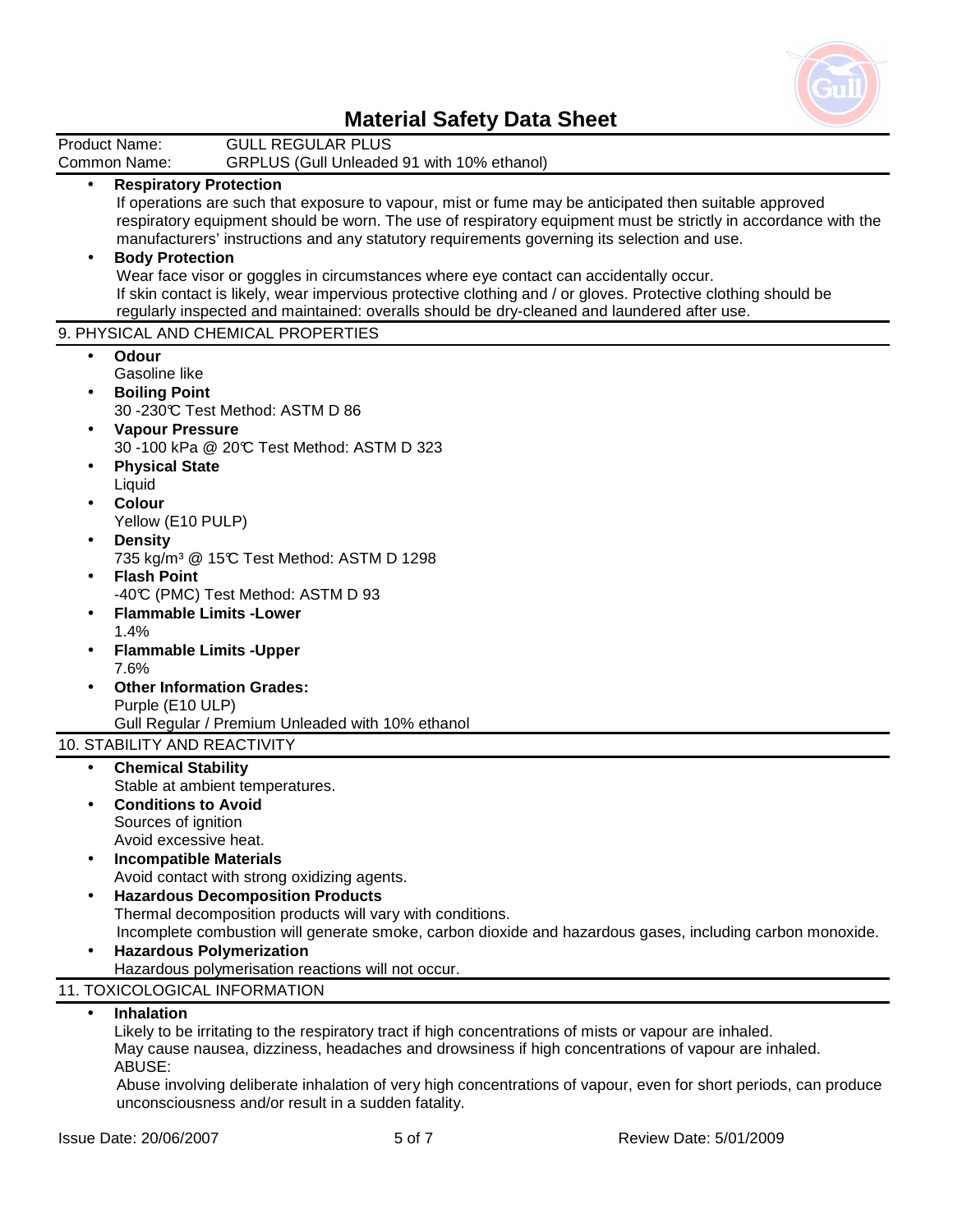

|                                                  | <b>Material Sarety Data Sireet</b>                                                                                                                                                                                                                                                                                                                                                                                                                                                                                                                                                                                                                                                                                                                                                                                                                                                                                            |
|--------------------------------------------------|-------------------------------------------------------------------------------------------------------------------------------------------------------------------------------------------------------------------------------------------------------------------------------------------------------------------------------------------------------------------------------------------------------------------------------------------------------------------------------------------------------------------------------------------------------------------------------------------------------------------------------------------------------------------------------------------------------------------------------------------------------------------------------------------------------------------------------------------------------------------------------------------------------------------------------|
|                                                  | Product Name:<br><b>GULL REGULAR PLUS</b>                                                                                                                                                                                                                                                                                                                                                                                                                                                                                                                                                                                                                                                                                                                                                                                                                                                                                     |
|                                                  | GRPLUS (Gull Unleaded 91 with 10% ethanol)<br>Common Name:                                                                                                                                                                                                                                                                                                                                                                                                                                                                                                                                                                                                                                                                                                                                                                                                                                                                    |
| $\bullet$<br>$\bullet$                           | Ingestion<br>Unlikely to cause harm if accidentally swallowed in small doses, though larger quantities may cause nausea and<br>diarrhoea.<br>Will injure the lungs if aspiration occurs, eg. during vomiting.<br>As with all similar products, frequent or prolonged contact may defat the skin and lead to dermatitis.<br><b>Skin</b><br>Likely to cause skin irritation.<br>Likely to result in chemical burns following prolonged wetting of the skin. (eg. after a road traffic accident).<br>Eye<br>Unlikely to cause more than transient stinging or redness if accidental eye contact occurs.<br><b>Subchronic/Chronic Toxicity</b><br>Carcinogenicity/Chronic Toxicity<br>Exposure to benzene may result in affects to the hematopoietic system causing blood disorders including<br>anaemia and leukaemia.<br>Benzene is classified by NOHSC as a category 1 carcinogen -substances known to be carcinogenic to man. |
|                                                  | IARC assessment: benzene -carcinogenic to humans (Group 1)                                                                                                                                                                                                                                                                                                                                                                                                                                                                                                                                                                                                                                                                                                                                                                                                                                                                    |
|                                                  | 12. ECOLOGICAL INFORMATION                                                                                                                                                                                                                                                                                                                                                                                                                                                                                                                                                                                                                                                                                                                                                                                                                                                                                                    |
| $\bullet$<br>$\bullet$<br>$\bullet$<br>$\bullet$ | <b>Persistence / Degradability</b><br>This product is inherently biodegradable.<br><b>Mobility</b><br>Spillages may penetrate the soil causing ground water contamination.<br><b>Bioaccumulative Potential</b><br>There is no evidence to suggest bioaccumulation will occur.<br><b>Acute Toxicity -Other Organisms</b><br>Toxic to aquatic organisms, may cause long-term adverse effects in the aquatic environment<br>Spills may form a film on water surfaces causing physical damage to organisms.<br>Oxygen transfer could also be impaired.                                                                                                                                                                                                                                                                                                                                                                            |
|                                                  | 13. DISPOSAL CONSIDERATIONS                                                                                                                                                                                                                                                                                                                                                                                                                                                                                                                                                                                                                                                                                                                                                                                                                                                                                                   |
| $\bullet$                                        | <b>Disposal Considerations</b><br>Dispose of via an authorised person/licensed waste disposal contractor in accordance with local regulations.<br>Empty packages may contain some remaining product. Hazard warning labels are a guide to the safe handling<br>of empty packaging and should not be removed.<br>Empty containers represent a fire hazard as they may contain flammable product residues and vapour.<br>Never weld, solder or braze empty containers.<br>Materials contaminated with product should be treated as extremely flammable.<br>Disposal should be in accordance with local regulations.                                                                                                                                                                                                                                                                                                             |
|                                                  | 14. TRANSPORT INFORMATION                                                                                                                                                                                                                                                                                                                                                                                                                                                                                                                                                                                                                                                                                                                                                                                                                                                                                                     |
| $\bullet$                                        | Transport Information -IATA/ICAO: PETROL, UN 1203, Class 3, Flammable liquid, Packing Group II<br>IMO: PETROL, UN 1203, Class 3, Flammable liquid, Packing Group II<br><b>U.N. Number -1203</b><br>Proper Shipping Name -PETROL<br>DG Class -3<br>Hazchem Code -3[Y]E<br>Packaging Method -3.8.3<br>cking Group -II<br>EPG Number -3.1.001                                                                                                                                                                                                                                                                                                                                                                                                                                                                                                                                                                                    |

• IERG Number -14